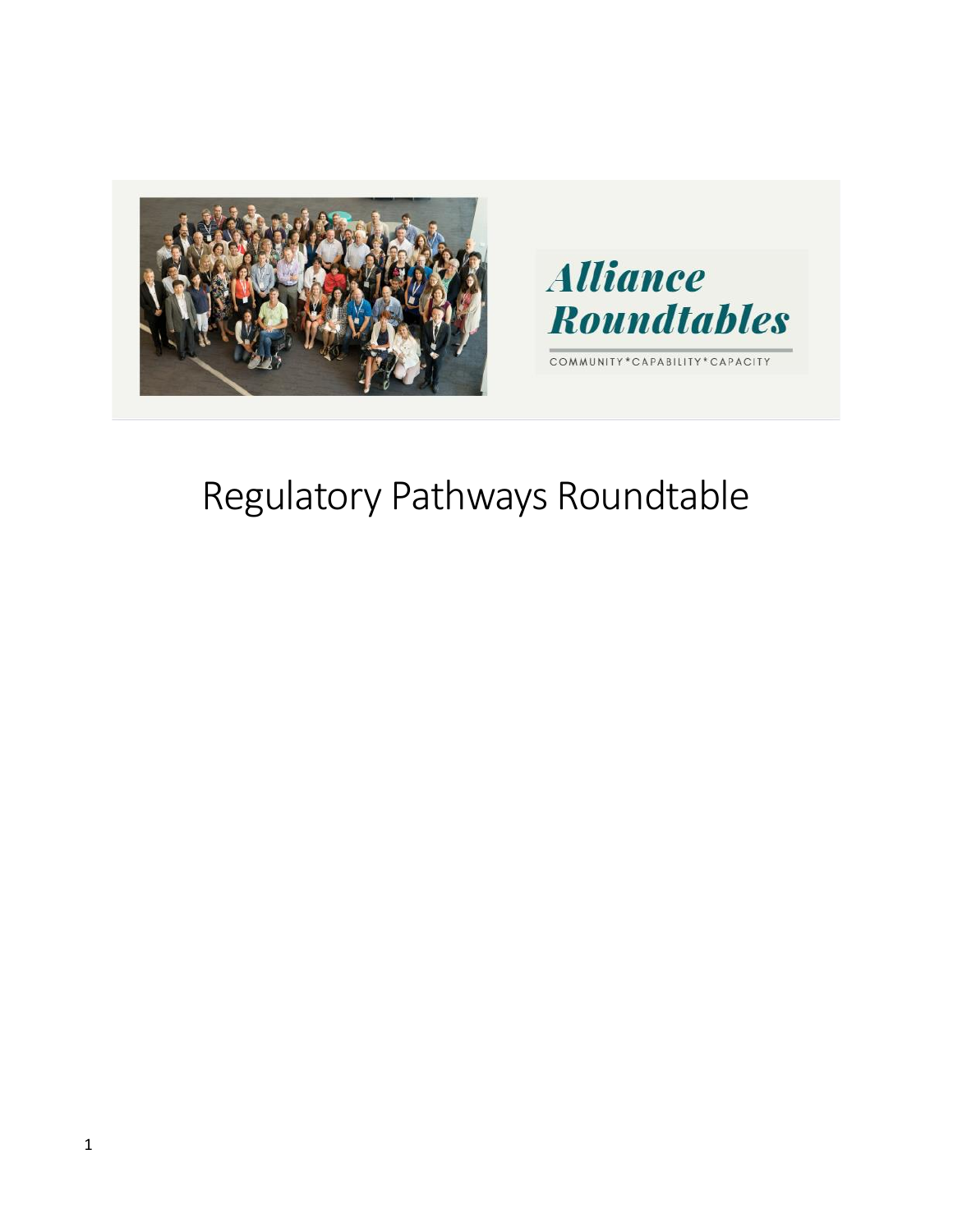# Table of Contents

| Alzheimer's Example: Dave Zook, JD, Government & Regulatory Affairs Group Leader, Faegre Drinker7 |  |
|---------------------------------------------------------------------------------------------------|--|
| Amylyx Example: Jinsy Andrews, MD, Director Neuromuscular Clinical Trials, Columbia University 8  |  |
|                                                                                                   |  |
|                                                                                                   |  |
|                                                                                                   |  |
|                                                                                                   |  |
|                                                                                                   |  |
|                                                                                                   |  |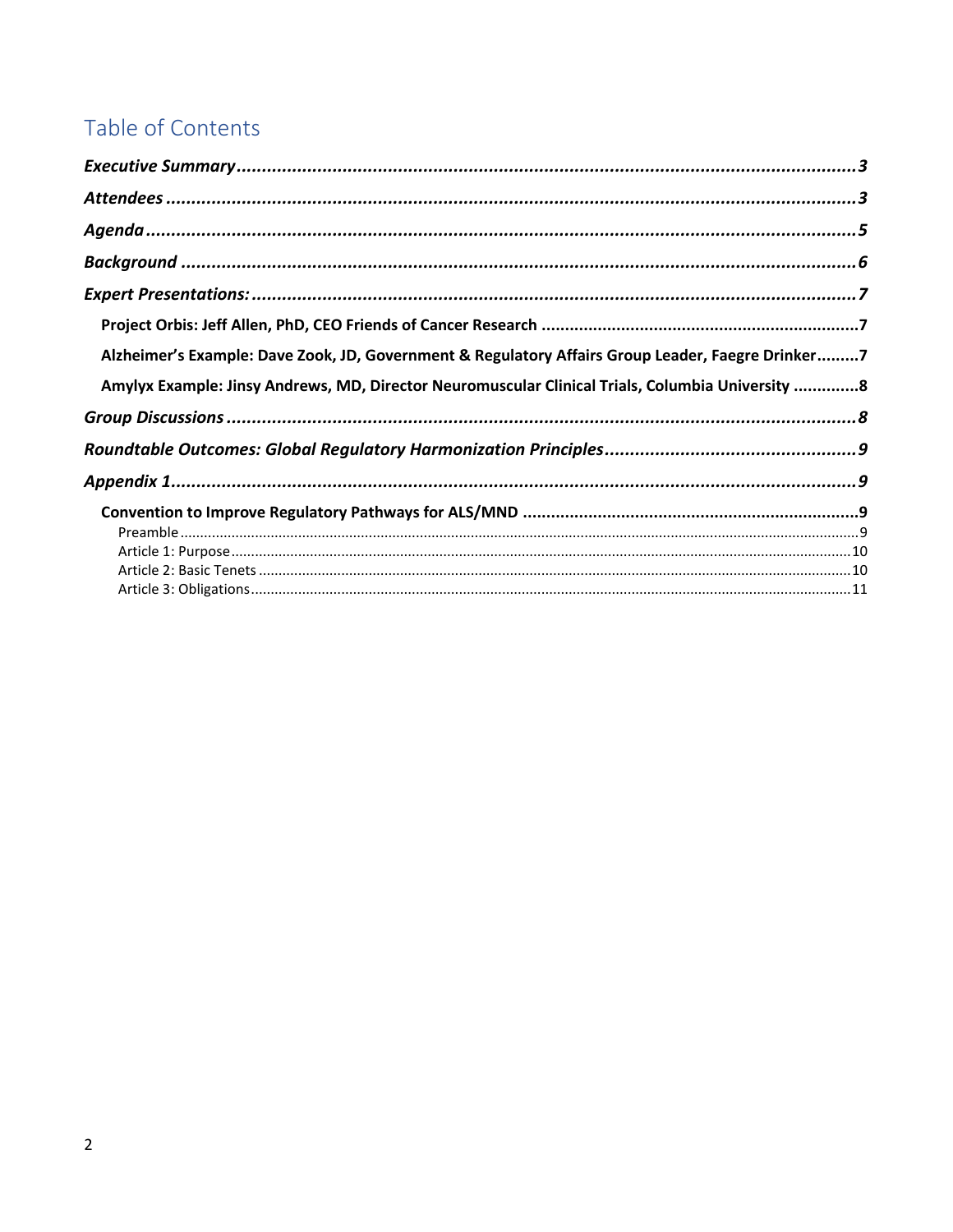# <span id="page-2-0"></span>Executive Summary

On October 5, 2021, a multi-stakeholder group, representing various communities within the International Alliance of ALS/MND Associations' network, gathered to develop principles for a proposed global regulatory review framework that could form the basis of future advocacy by the Alliance and its individual members. The goal of the effort is to accelerate the process of regulatory review and remove regulatory obstacles for promising new therapies for people living with ALS/MND.

To lay the foundation for a productive group discussion, all meeting participants were provided multiple background documents, including several articles and a draft framework proposal for global ALS/MND regulatory review harmonization (see appendix 1). Roundtable encompassed an opening plenary, and two group discussions. The Roundtable agenda was designed to provide information from several other disease states and individual activities within certain national regulatory systems. These examples formed a baseline foundation of for Alliance members to consider a global approach for ALS/MND that could be both aspirational and feasible to achieve.

#### <span id="page-2-1"></span>Attendees

Meeting participants included representatives from multiple global ALS/MND organizations, members of the Alliance's staff and PALS and CALS Advisory Council (PCAC), industry officials and invited expert speakers. Global regulators from multiple countries were invited but unable to attend. All sessions were facilitated by Wendy Selig, Founder and CEO of WSCollaborative, and sponsorship support for the Roundtable was provided by Amylyx, Biogen, Ionis, and Orphazyme.

| <b>Attendee Roster</b>    |                  |                                                                                                       |                    |
|---------------------------|------------------|-------------------------------------------------------------------------------------------------------|--------------------|
| <b>Discussion Group 1</b> |                  |                                                                                                       |                    |
| <b>First Name</b>         | <b>Last Name</b> | <b>Affiliation</b>                                                                                    | Country            |
| David                     | Ali              | Motor Neurone Disease Australia                                                                       | Australia          |
| Jeff                      | Allen            | <b>Friends of Cancer Research</b>                                                                     | <b>USA</b>         |
| Pablo                     | Aquino           | Association ELA Argentina (ALS Association<br>of Argentina)                                           | Argentina          |
| Vanessa                   | Báez             | <b>ACELA - Colombian ALS Association</b>                                                              | Colombia           |
| Calaneet                  | <b>Balas</b>     | International Alliance, The ALS Association<br>(ALSA)                                                 | <b>USA</b>         |
| Dr. Luis                  | <b>Barbeito</b>  | International Alliance, Scientific Advisory<br>Council                                                | Uruguay            |
| Gorrit-Jan                | <b>Blonk</b>     | ALS Foundation of The Nederland (Stichting<br>ALS Nederland)                                          | <b>Netherlands</b> |
| Dr. Adriano               | Chio             | International Alliance, Scientific Advisory<br>Council                                                | Italy              |
| Dr. Nicholas              | Cole             | Motor Neurone Disease Association (MNDA<br>UK); International Alliance Scientific Advisory<br>Council | UK                 |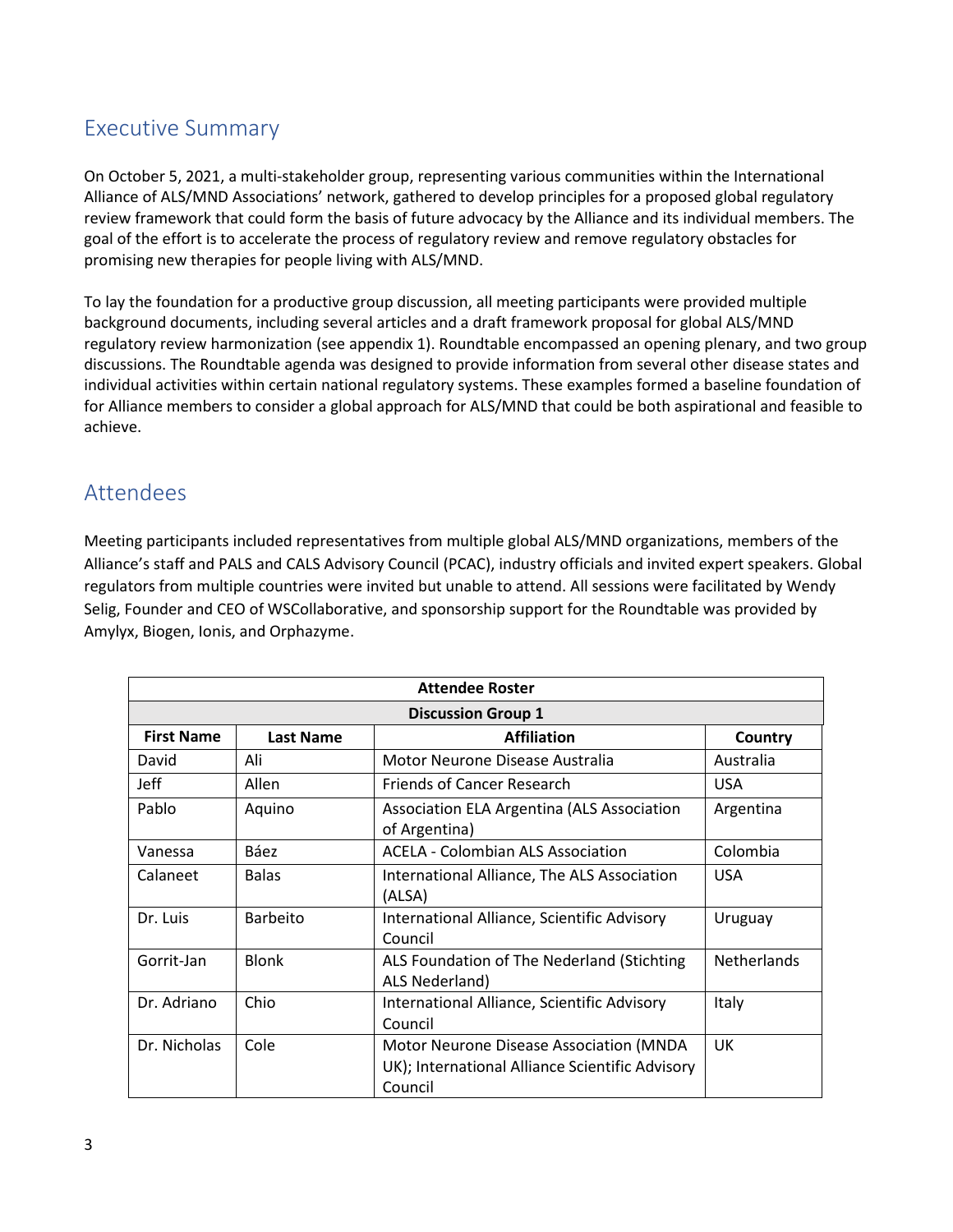| Andrea       | Corazza         | Biogen                                                                        | Belgium     |
|--------------|-----------------|-------------------------------------------------------------------------------|-------------|
| Dr. Kuldip   | Dave            | The ALS Association (ALSA); International                                     | <b>USA</b>  |
|              |                 | Alliance, Scientific Advisory Council                                         |             |
| <b>Dirk</b>  | De Valck        | ALS Liga Belgie                                                               | Belgium     |
| Philip       | Green           | <b>International Alliance PALS and CALS</b>                                   | <b>USA</b>  |
|              |                 | <b>Advisory Council (PCAC)</b>                                                |             |
| Alper        | Kaya            | ALS-MNH Dernegi (ALS/MND Association                                          | Turkey      |
|              |                 | Turkey)                                                                       |             |
| Kellie       | Krake           | <b>International Alliance</b>                                                 | Canada      |
| Paul         | Larkin          | The ALS Association (ALSA)                                                    | <b>USA</b>  |
| Dr Qing      | Liu             | International Alliance, Scientific Advisory                                   | China       |
|              | Lunetta         | Council<br>Associazione Italiana Sclerosi Laterale                            |             |
| Dr Christian |                 | Amiotrofia (AISLA ONLUS)                                                      | Italy       |
| Jessica      | Mabe Bernal     | <b>ACELA - Colombian ALS Association</b>                                      | Colombia    |
| Machelle     | Manuel          | Amylyx                                                                        | <b>USA</b>  |
| Michele      | Messmer Uccelli | Biogen                                                                        | Italy       |
| Tammy        | Moore           | ALS Canada                                                                    | Canada      |
| Andrea       | Pauls Backman   | Les Turner ALS Foundation                                                     | <b>USA</b>  |
| Evy          | <b>Reviers</b>  | ALS Liga Belgie                                                               | Belgium     |
| Marcela      | Santos          | <b>ACELA - Colombian ALS Association</b>                                      | Colombia    |
| Wendy        | Selig           | <b>WS Collaborative</b>                                                       | <b>USA</b>  |
| Gudjon       | Sigurdsson      | <b>MND</b> Iceland                                                            | Iceland     |
| Dr David     | Taylor          | ALS Canada                                                                    | Canada      |
| Dr Neil      | Thakur          | The ALS Association (ALSA)                                                    | <b>USA</b>  |
| Eugene       | Van Leeuwen     | ALS Patients Connected (APC)                                                  | Netherlands |
| <b>Bruce</b> | Virgo           | <b>International Alliance PALS and CALS</b>                                   | UK          |
|              |                 | <b>Advisory Council (PCAC)</b>                                                |             |
|              |                 | <b>Discussion Group 2</b>                                                     |             |
| David        | Ali             | Motor Neurone Disease Australia                                               | Australia   |
| Pablo        | Aquino          | Association Ela Argentina (ALS Association of                                 | Argentina   |
|              |                 | Argentina)                                                                    |             |
| Kristina     | Bowyer          | Ionis                                                                         | <b>USA</b>  |
| Silverio     | Conte           | Conslancio Onlus Italy                                                        | Italy       |
| Carla        | Flores          | Familiares Y Amigos De Enfermos De La                                         | Mexico      |
|              |                 | Neurona Motora AC (FYADENMAC)                                                 |             |
| Mike         | Gardner         | <b>Gardner Family</b>                                                         | Canada      |
| Philip       | Green           | <b>International Alliance PALS and CALS</b><br><b>Advisory Council (PCAC)</b> | <b>USA</b>  |
| Gail         | Hartin          | Ionis                                                                         | <b>USA</b>  |
| Kellie       | Krake           | <b>International Alliance</b>                                                 | Canada      |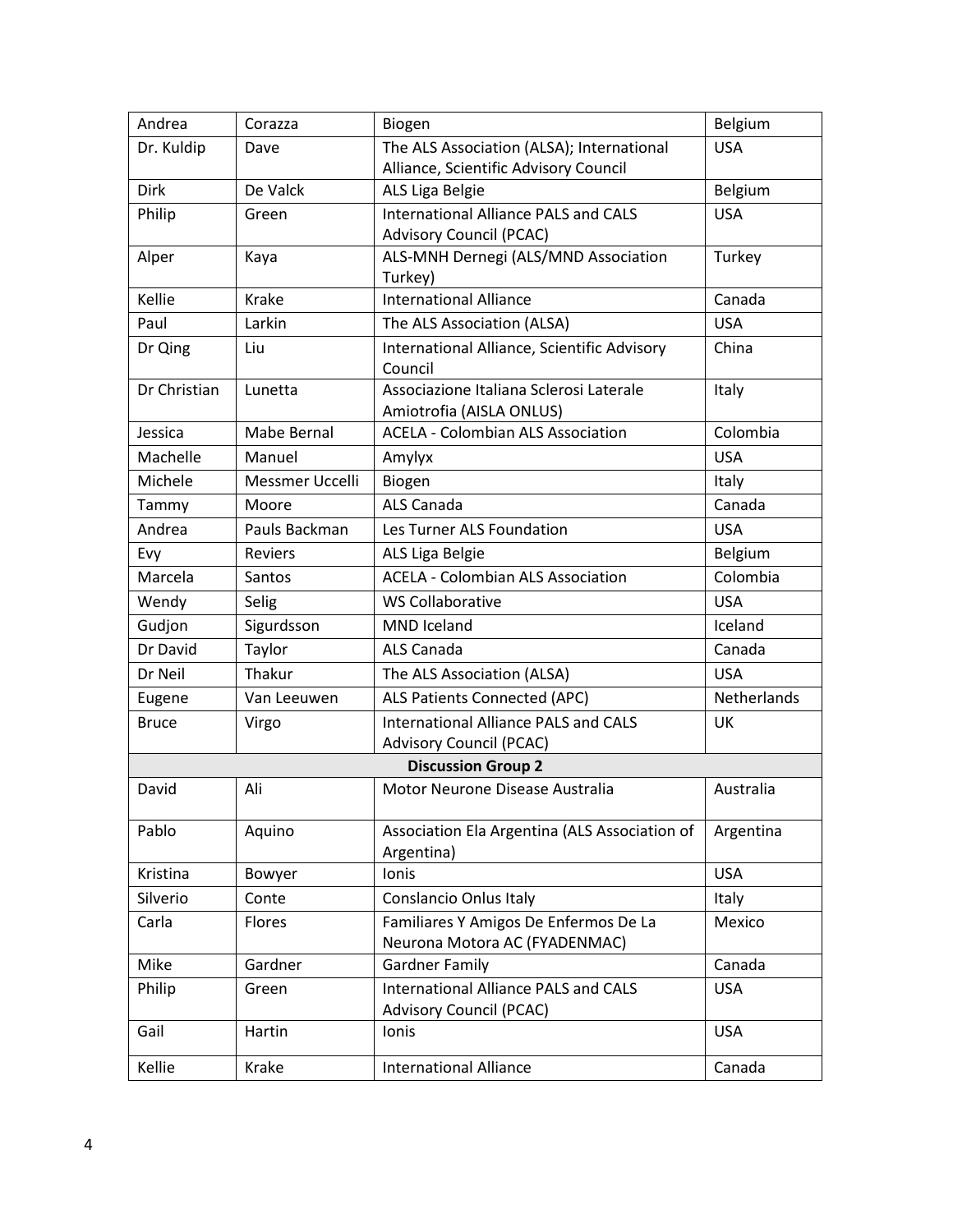| Norman          | MacIsaac   | International Alliance PALS and CALS<br><b>Advisory Council (PCAC)</b> | Canada     |
|-----------------|------------|------------------------------------------------------------------------|------------|
| Megan           | Murphy     | Biogen                                                                 | <b>USA</b> |
| Marcela         | Santos     | <b>ACELA - Colombian ALS Association</b>                               | Colombia   |
| Tammy           | Sarnelli   | Amylyx                                                                 | <b>USA</b> |
| Wendy           | Selig      | <b>WS Collaborative</b>                                                | <b>USA</b> |
| Gudjon          | Sigurdsson | <b>MND</b> Iceland                                                     | Iceland    |
| <b>Bugyeong</b> | Son        | Korean ALS Association                                                 | Korea      |
| Gethin          | Thomas     | Motor Neurone Disease Australia                                        | Australia  |
| Bernice         | You        | International Alliance PALS and CALS                                   | <b>USA</b> |
|                 |            | <b>Advisory Council (PCAC)</b>                                         |            |
| Dave            | Zook       | <b>Faegre Drinker Consulting</b>                                       | <b>USA</b> |

# <span id="page-4-0"></span>Agenda

#### The agenda was:

| <b>Agenda Overview</b>  |                                                                             |  |
|-------------------------|-----------------------------------------------------------------------------|--|
|                         | Virtual                                                                     |  |
| <b>Plenary Session</b>  | October 5, 2021; 7:00am-8:30am ET New York                                  |  |
|                         |                                                                             |  |
|                         | Virtual                                                                     |  |
|                         | Group 1; October 5, 2021; 9:00am-10:30am ET (New York)                      |  |
| <b>Group Discussion</b> | Group 2; October 5, 2021; 6:00pm-7:30pm ET (New York)                       |  |
|                         |                                                                             |  |
|                         | <b>Agenda Detail</b>                                                        |  |
|                         | Plenary: Tuesday October 5: 7:00-8:30am ET (New York)                       |  |
| $7:00 - 7:05$           | Welcome and Overview                                                        |  |
|                         | Calaneet Balas: Chair, International Alliance of ALS/MND                    |  |
|                         | Associations; CEO and President, The ALS Association                        |  |
|                         | Wendy Selig: Facilitator, WSCollaborative<br>$\bullet$                      |  |
|                         |                                                                             |  |
| $7:05 - 7:10$           | Perspective: PALS                                                           |  |
|                         | Norman MacIsaac, PALS & CALS Advisory Council Member                        |  |
|                         |                                                                             |  |
| $7:10 - 7:20$           | Perspective: The International Alliance of ALS/MND Associations             |  |
|                         | Calaneet Balas: Chair, International Alliance of ALS/MND                    |  |
|                         | Associations; CEO and President, The ALS Association                        |  |
|                         | Tammy Moore: Board Director, International Alliance of ALS/MND<br>$\bullet$ |  |
|                         | Associations; CEO, ALS Society of Canada                                    |  |
|                         |                                                                             |  |
| 7:20-7:50               | <i>Perspective: Project Orbis</i>                                           |  |
|                         | Dr. Jeff Allen, President and CEO of Friends of Cancer Research             |  |
|                         |                                                                             |  |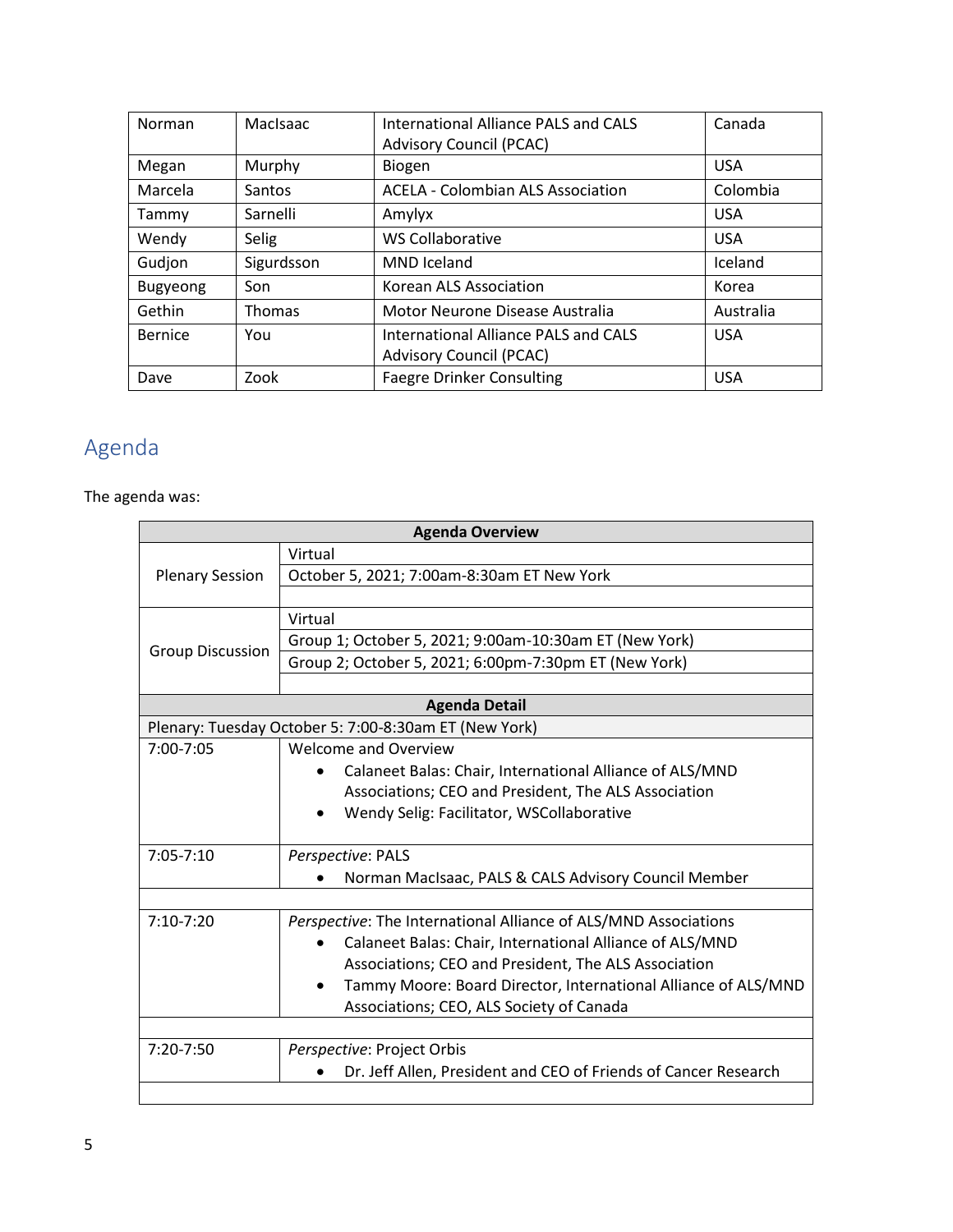| $7:50-8:00$             | Regulatory Example: Aducanumab                                                                                         |  |
|-------------------------|------------------------------------------------------------------------------------------------------------------------|--|
|                         | David Zook, Chair - Faegre Drinker Consulting                                                                          |  |
|                         |                                                                                                                        |  |
| $8:00 - 8:10$           | Regulatory Example: Amylyx                                                                                             |  |
|                         | Dr. Jinsy Andrews, Columbia University: Associate Professor of<br>Neurology; Director of Neuromuscular Clinical Trials |  |
|                         |                                                                                                                        |  |
| $8:10 - 8:20$           | FDA Guidance: ALS/MND                                                                                                  |  |
|                         | <b>Calaneet Balas</b>                                                                                                  |  |
|                         |                                                                                                                        |  |
| $8:20 - 8:30$           | <b>Global Principles</b>                                                                                               |  |
|                         | <b>Wendy Selig</b>                                                                                                     |  |
| 8:30                    | <b>Closing and Next Steps</b>                                                                                          |  |
|                         |                                                                                                                        |  |
| <b>Group Discussion</b> |                                                                                                                        |  |
|                         | Virtual: Tuesday, October 5; Group 1: 9-10:30am ET: Group 2: 6-7:30pm ET                                               |  |
|                         | Debrief from Plenary                                                                                                   |  |
|                         | <b>Wendy Selig</b>                                                                                                     |  |
|                         | <b>Facilitated Discussion: Global Principles</b>                                                                       |  |
|                         | <b>Wendy Selig</b>                                                                                                     |  |
|                         | Wrap up and Next Steps                                                                                                 |  |

<span id="page-5-0"></span>The outcomes of the Regulatory Pathways Roundtable meeting are embedded in the document that follows.

# Background

Tammy Moore, chair of the advocacy committee for the International Alliance of ALS/MND Associations and CEO of the ALS Society of Canada, provided context and background for the roundtable, noting the urgent need to accelerate the process of bringing forward new therapies for people living with ALS/MND and specifically the significance of streamlining and harmonizing the regulatory review processes for new therapies around the world. She stressed that developing beneficial new therapies is only part of the equation, with the need to ensure that people everywhere can have timely access to those treatments, regardless of where they live. The current system, where each country or geography has its own regulatory process and little collaborative engagement with other parts of the world is not acceptable given the urgency of need for people impacted by ALS/MND. Given the recent scientific and clinical progress in the ALS/MND space, where new potentially efficacious therapies are emerging through successful clinical trials, the time is right for the Alliance to take on the opportunity and the responsibility for advancing an alternative, more harmonized global approach.

In a videotaped call to action from the perspective of a person living with ALS, Norm MacIsaac described what he called the "dog's breakfast" of current approaches to regulatory review of ALS/MND therapies. He noted that the time is right to improve that reality, especially given the important convergence in 2021 of two significant trends: (1) emergence of new therapies in clinical trials thanks to the increased investment in ALS/MND research stimulated by the Ice Bucket Challenge, and (2) the exploding global access to information where people living with ALS/MND can see what is happening in other countries. The Alliance is in a position to evaluate alternate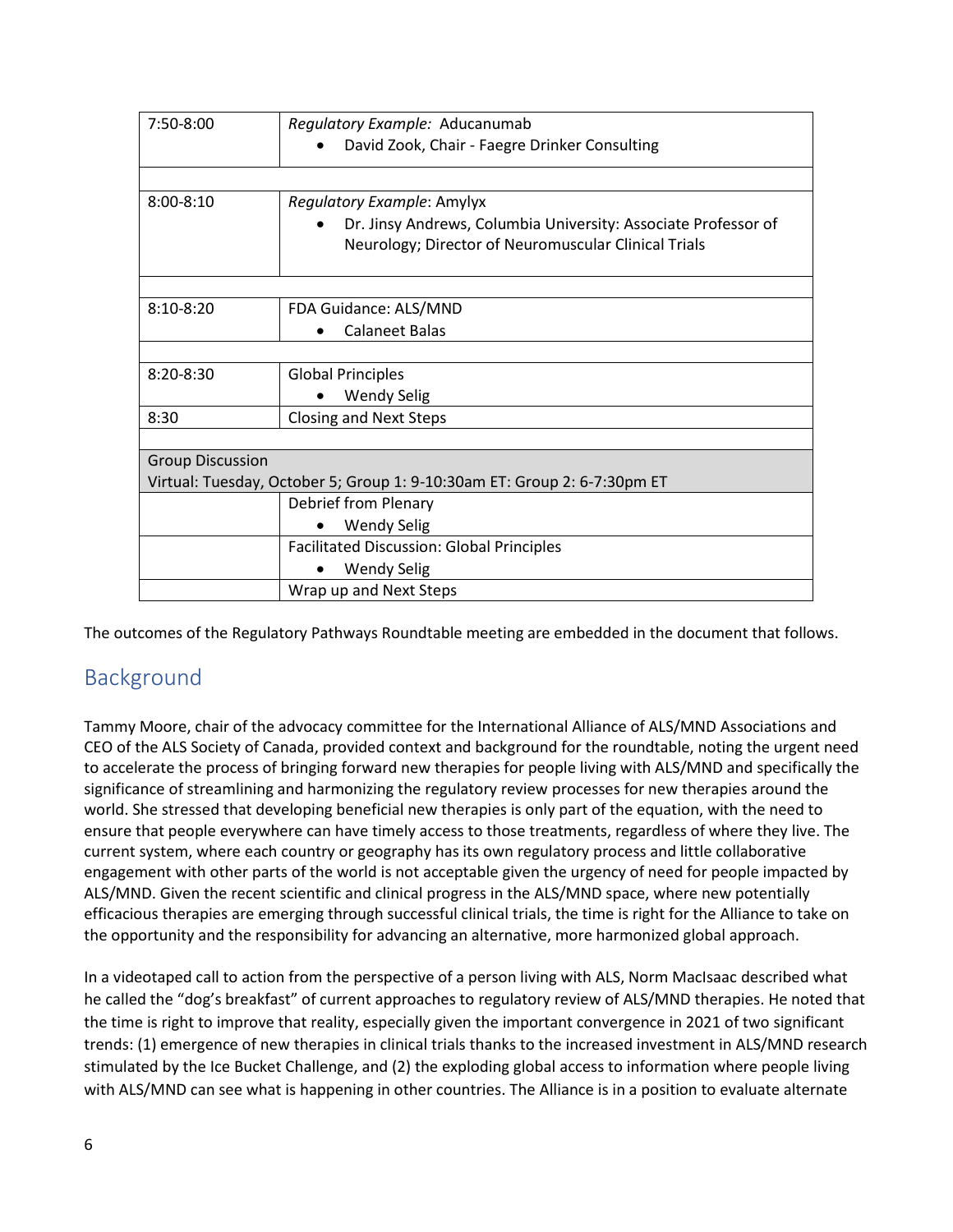approaches and examples from other disease states and specific geographies, moving forward with advocacy to speed up access to therapies through a more harmonized and transparent global regulatory landscape.

### <span id="page-6-0"></span>Expert Presentations:

#### <span id="page-6-1"></span>Project Orbis: Jeff Allen, PhD, CEO Friends of Cancer Research

Dr. Allen provided an overview of the approach taken by Friends of Cancer Research to improve and accelerate regulatory processes for oncology products within the US FDA, including developing strong, informal partnerships with leaders at the Agency. These partnerships with regulators span a variety of different areas, including major research activities, clinical trial designs and optimization, establishment of new regulatory approaches, and creation of an Oncology Center of Excellence within FDA. He noted that the oncology leadership at FDA has been highly engaged and willing to advance regulatory innovation and process improvements to support high-quality evidence and accelerate access to new medicines.

One example of this innovation is Project Orbis, which began as informal communication across various country's regulatory agencies and evolved into a more formal collaboration to improve global coordination for regulatory reviews. Dr. Allen noted that Project Orbis requires additional coordination from the regulators and the sponsor companies, to facilitate simultaneous submissions rather than the more traditional sequential approach. To facilitate this new model, the regulatory groups have tried to leverage common tools, such as the assessment aid developed by the US and the ICH Common Technical Document. Importantly, each regulatory authority maintains its own decision-making during the coordinated review of similar information. Overall, a review of the data indicates that Project Orbis has enhanced coordination and global access times.

There are opportunities to expand on Project Orbis, including bringing more companies into the collaboration. There are also efforts to enhance the effort by moving to coordination in the clinical development phases (upstream from regulatory submissions) to optimize clinical trial designs and endpoints across geographies. Finally, there is an opportunity to expand the coordination process to allow additional external stakeholders (patients, caregivers, and advocates) to participate in some ways.

#### <span id="page-6-2"></span>Alzheimer's Example: Dave Zook, JD, Government & Regulatory Affairs Group Leader, Faegre Drinker

Mr. Zook provided an overview of the clinical development process and recent regulatory decision-making in the US for approval of Aduhelm, a biologic therapy for the treatment of Alzheimer's. The crux of the discussion within the FDA pertained to review of the data using a surrogate endpoint for clinical effect in Alzheimer's interventions (reduction in amyloid plaque). He described the significant controversy that occurred within the FDA's independent advisory committee, which voted overwhelmingly not to approve the drug based on concerns about its efficacy, but was overruled by the FDA leadership, which decide to provide accelerated approval for Aduhelm. In explaining its decision, the FDA noted the significant unmet need for this population of patients, willingness of patients to accept a higher risk of lack of efficacy, and the requirement for the sponsor to conduct a longer-term efficacy study of the drug in the treated population. There have been additional complexities relating to the labeling of the drug and its high cost since the FDA's decision to approve the therapy.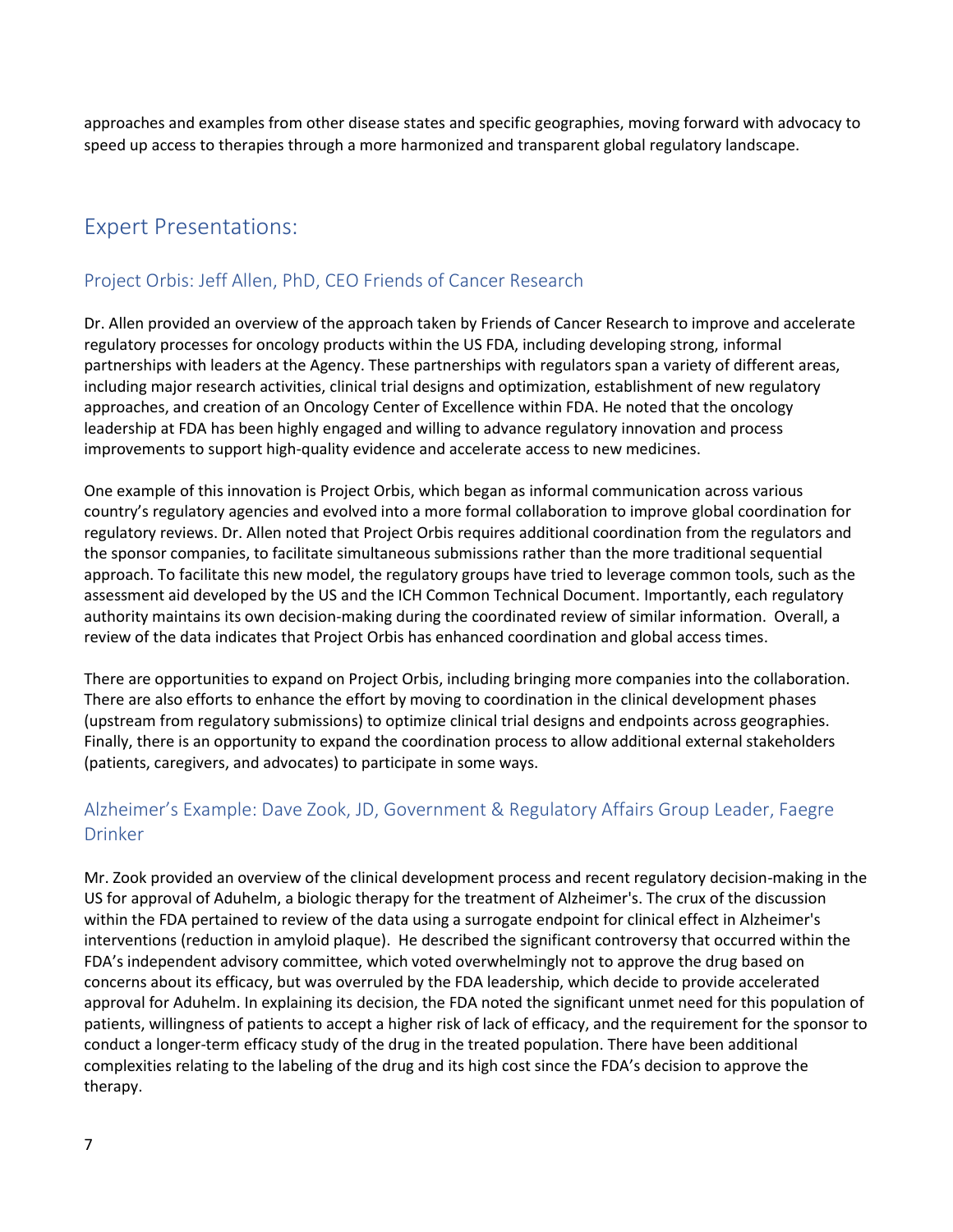#### <span id="page-7-0"></span>Amylyx Example: Jinsy Andrews, MD, Director Neuromuscular Clinical Trials, Columbia University

Dr. Jinsy Andrews reviewed the history and clinical development timeline for a drug to treat people living with ALS by Amylyx, including the milestone publication in 2020 of results from clinical studies indicating that the drug met its trial endpoints and demonstrated an overall survival benefit. Based on these results, the ALS/MND community advocated for regulatory submission and favorable review by global regulatory agencies, including those in the US, Canada, and the European Union. In recent weeks there have been additional public discussion from the company about its plans for submission, and various regulatory bodies about their processes.

Noting that these activities – and the lack of consistency across regions and countries – have created significant concern and confusion among the ALS community (including people living with ALS and clinicians), Dr. Andrews stressed the need for more harmonization, especially when it comes to submission and review timelines, opportunities for accelerated review, and interpretation of clinical trial results (including validation of surrogate endpoints, definition of clinical benefit, and evaluation of risk vs. benefit). To reinforce her point, she provided an overview of how these various elements are addressed across regulatory processes in the US, Europe, and Canada.

# <span id="page-7-1"></span>Group Discussions

Roundtable participants participated in one of two group discussions to review in detail the proposed global regulatory review harmonization principles.

As stage-setting for each group discussion, Alliance Chair and ALSA CEO Calaneet Balas provided an overview of the process and status of development of regulatory guidance for ALS product review by the U.S. Food and Drug Administration (FDA). She described the context and timeline for the development of the ALS community guidance and the subsequent FDA Guidance for Industry. The goal of these collaborative, multi-stakeholder efforts, which began in 2015 and took several years, was to capture the priorities of the community and have clarity about how the regulators would approach their reviews of new therapies for ALS. Having the FDA Guidance in place along with engagement at the highest levels of FDA has proved to be especially important for the community to hold the regulators to their stated process and approach, as potential new therapies have been moving through the clinical development pipeline toward regulatory review (not only in the US but globally).

Each group then worked through the draft principles for a global regulatory harmonization framework that had been circulated in advance of the meeting, providing input and suggestions for additions and revisions. Key discussion points within the groups included:

- A desire to be aspirational
- The need to realistically assess variations in readiness and capacity among global regulatory agencies to adopt the proposed framework
- The importance of framing the needs of the community first and foremost
- A necessity of engaging multi-stakeholders, including industry partners, to operationalize such a framework

Detailed feedback from the conversations within each group session was combined, resulting in development of the following revised proposed framework. Next steps include consideration for adoption by the Alliance in its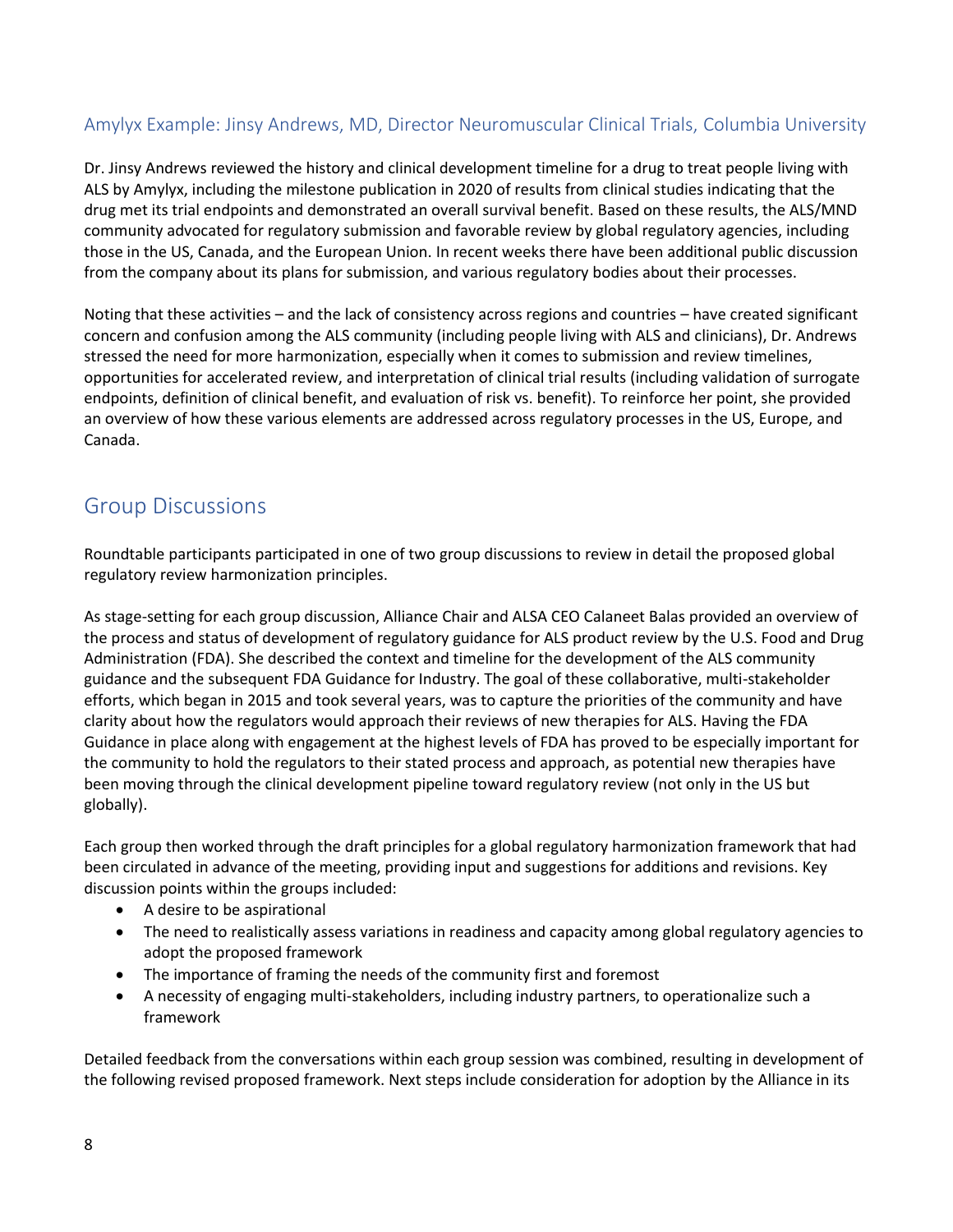upcoming meetings and opportunities for individual Alliance members to advocate within their own geographies to advance the proposal.

## <span id="page-8-0"></span>Roundtable Outcomes: Global Regulatory Harmonization Principles

Roundtable participants considered lessons learned from and applicability of several examples presented by experts, including: (1) the oncology model known as Project Orbis, (2) the recent US approval of Aduhelm for treatment of Alzheimer's Disease, (3) the current regulatory situation (in the US and Canada) of a drug developed by Amylyx for ALS/MND, and (4) the development of regulatory guidance in the US for review of new products for treatment of ALS/MND. With this information as background, Roundtable participants worked within two groups to refine and align on principles for a proposed global ALS/MND regulatory harmonization framework. Results from the discussion groups were compiled and aligned by Alliance staff and are presented in Appendix 1, along with a proposed preamble.

# <span id="page-8-2"></span><span id="page-8-1"></span>Appendix 1

#### Convention to Improve Regulatory Pathways for ALS/MND

#### <span id="page-8-3"></span>Preamble

- a) *Recall* [The CONVENTION ON THE RIGHTS OF PERSONS WITH DISABILITIES AND OPTIONAL PROTOCOL](https://www.un.org/disabilities/documents/convention/convoptprot-e.pdf) emphasizes the need to recognize "the importance of international cooperation for improving the living conditions of persons with disabilities in every country particularly in developing countries";
- b) *Recall* [The Fundamental Rights of People Living with ALS/MND](https://www.als-mnd.org/wp-content/uploads/2021/07/Fundamental-rights-for-people-living-with-ALS-MND-April-2021.pdf) emphasizes that "each person has the right to: the highest quality treatment available within their healthcare system";
- c) *Recognize* That these principles represent the ideal for individuals living with ALS/MND worldwide;
- d) *Recognize* That conditions and resources in all geographies may not immediately support attaining this achievement of these aspirations;
- e) *Concerned* That the urgency of ALS/MND is not well understood by regulators;
- f) *Understand* That regulators will remain fully independent in making their regulatory decisions and adhering to internal timelines, but can share accountability and risk;
- g) *Recognize* That medical produce sponsors are expected to meet specific criteria for regulatory review in each country.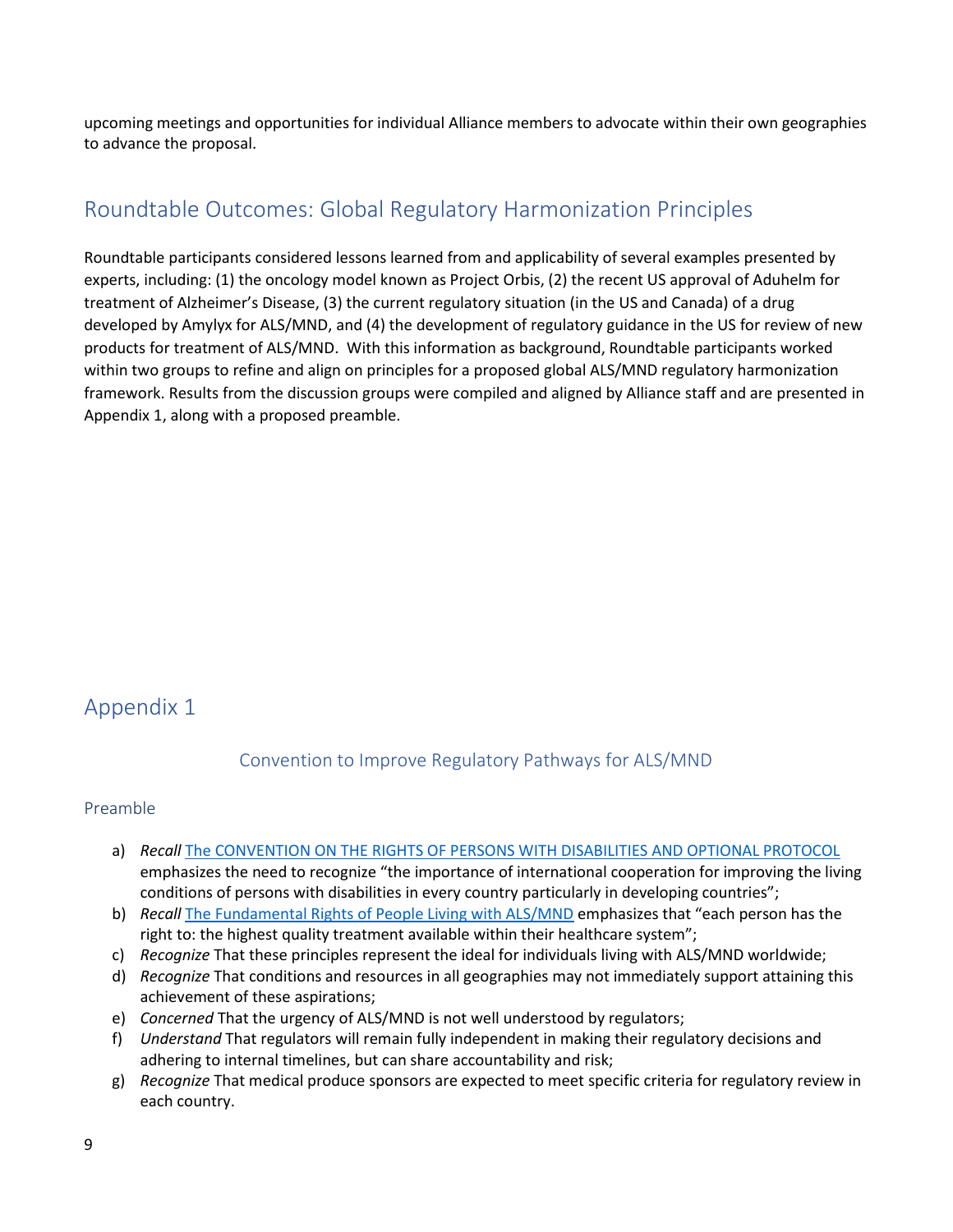- h) *Recall T*he successful example of Project Orbis, an initiative led by the US Food and Drug Administration (FDA) Oncology Center of Excellence, which is predicated on the goal of bringing effective therapies to patients as early as possible, especially in countries where there may otherwise have been delays with regulatory submission and review.
- i) *Convinced* that a comprehensive international convention to promote harmonization of regulatory approval will uphold the rights of those individuals with ALS/MND to have equal access new treatments and clinical trials, in both developing and developed countries,
- j) *Recognize* that this convention represents the proposed framework all Alliance member organisations should adopt and promote.

The International Alliance of ALS/MND Associations supports the Convention for Improving Regulatory Pathways to accelerate access to therapies for people living with ALS/MND.

#### <span id="page-9-0"></span>Article 1: Purpose

The International ALS/MND Alliance seeks to encourage all international regulatory agencies to develop a framework for global alignment in evaluating potential new therapies for people living with ALS/MND. The Alliance believes that the ALS/MND community and all stakeholders will benefit from a more cooperative global approach to evaluation of risks and benefits of novel therapies, especially given the global nature of drug development and clinical trial conduct. People living with ALS/MND – regardless of where they reside – have extraordinary unmet need and seek the fastest and widest possible access to potentially beneficial therapies. Given the devastating nature of ALS/MND, this community cannot wait for excessive procedural delays caused by sequential reviews and hand-offs.

Pivotal clinical trials in ALS/MND are often conducted internationally and these global trials are increasingly important for investigating the safety and effectiveness of ALS/MND drugs for approval. Future drug development may benefit by establishing a greater uniformity of new global standards of treatment, leading to the optimal design of these important trials. There should be a cooperative, harmonized, pathway to approval which increases effectiveness and expediency for treatments of ALS/MND guided by the following principles.

#### <span id="page-9-1"></span>Article 2: Basic Tenets

Principle 1: Perspectives of benefits and risks, expertise, and experiences of people living with ALS/MND, their caregivers and healthcare providers should be at the core of clinical development and global regulatory review discussions.

Principle 2: Regulators from each country/region align on regulatory review with purpose to drive outcomes.

Principle 3: Regulators develop harmonized guidance and process pathway(s) encouraging sponsors to submit engagement before applications for ALS/MND products to participating countries for concurrent review.

Principle 4: Establish ongoing, regular interaction among regulators to share information and participate in mutual engagement that leads to more harmonized approval process.

Principle 5: Objective measures of progress are developed by the stakeholder community in conjunction with regulators and used in reporting